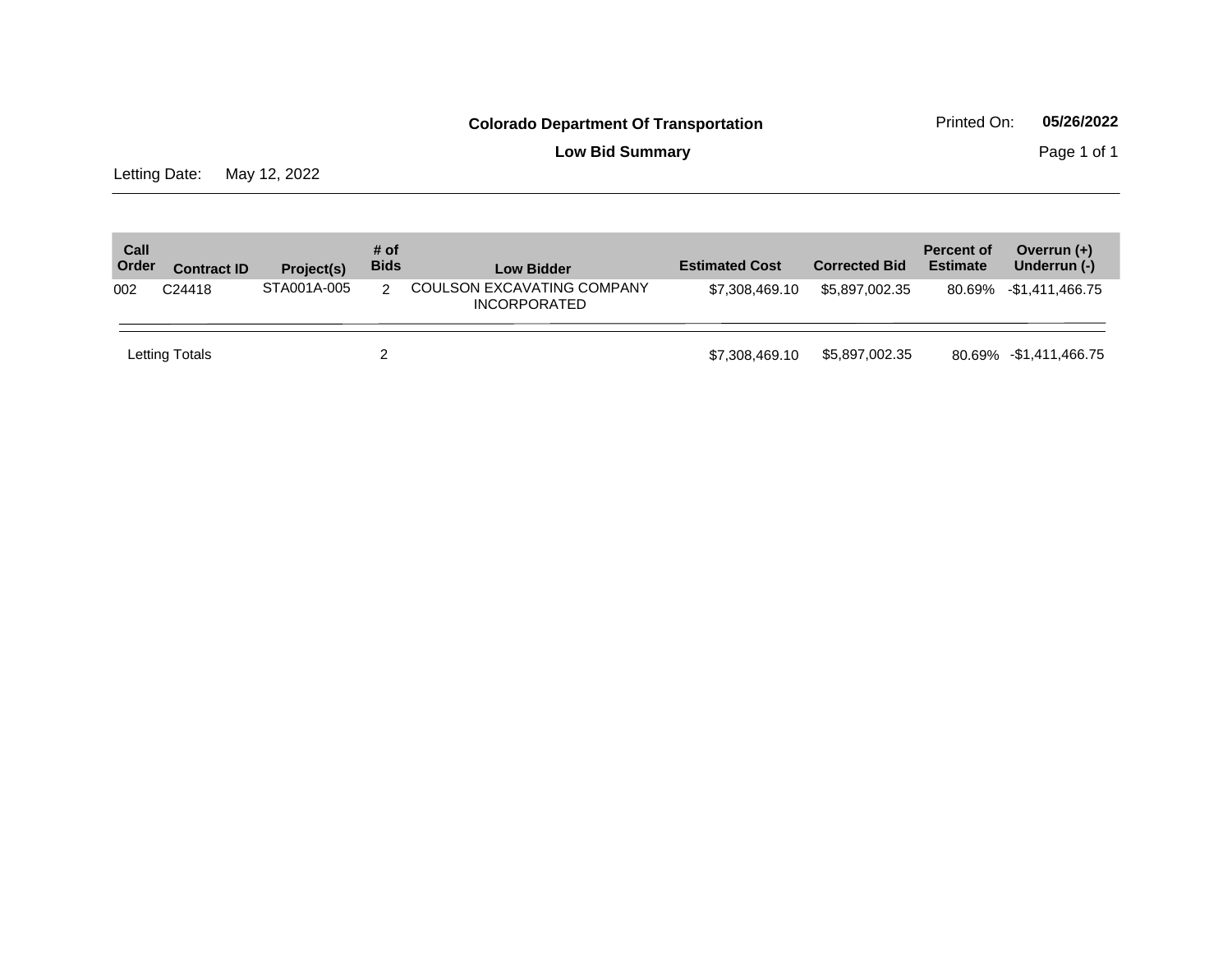|                                                                                                                                                                                                              |              | <b>Colorado Department Of Transportation</b> | Printed On: | 05/26/2022  |
|--------------------------------------------------------------------------------------------------------------------------------------------------------------------------------------------------------------|--------------|----------------------------------------------|-------------|-------------|
|                                                                                                                                                                                                              |              | <b>Vendor Ranking</b>                        |             | Page 1 of 1 |
| <b>Contract Description:</b>                                                                                                                                                                                 | Contract ID: | C <sub>24418</sub>                           |             |             |
| This project involves the resurfacing of CO1 in Wellington, from MP 0 to MP 9.35. Project<br>the component of the Holmest of Holmest and the contract of the MI of the MI of the Contract of the Contract of |              |                                              |             |             |

incorporates asphalt overlay, full depth reclamation, and mill and fill work as well as minor shoulder widening and restriping.

| Rank | <b>Vendor ID</b> | <b>Vendor Name</b>                      | <b>Total Bid</b> | <b>Percent Of</b><br><b>Low Bid</b> | <b>Percent Of</b><br><b>Estimate</b> |
|------|------------------|-----------------------------------------|------------------|-------------------------------------|--------------------------------------|
|      | 071A             | COULSON EXCAVATING COMPANY INCORPORATED | \$5,897,002.35   | 100.00%                             | 80.69%                               |
| 2    | 757A             | Martin Marietta Materials, Inc.         | \$6,214,983.14   | 105.39%                             | 85.04%                               |
|      | -EST-            | <b>Engineer's Estimate</b>              | \$7,308,469.10   | 123.94%                             | 100.00%                              |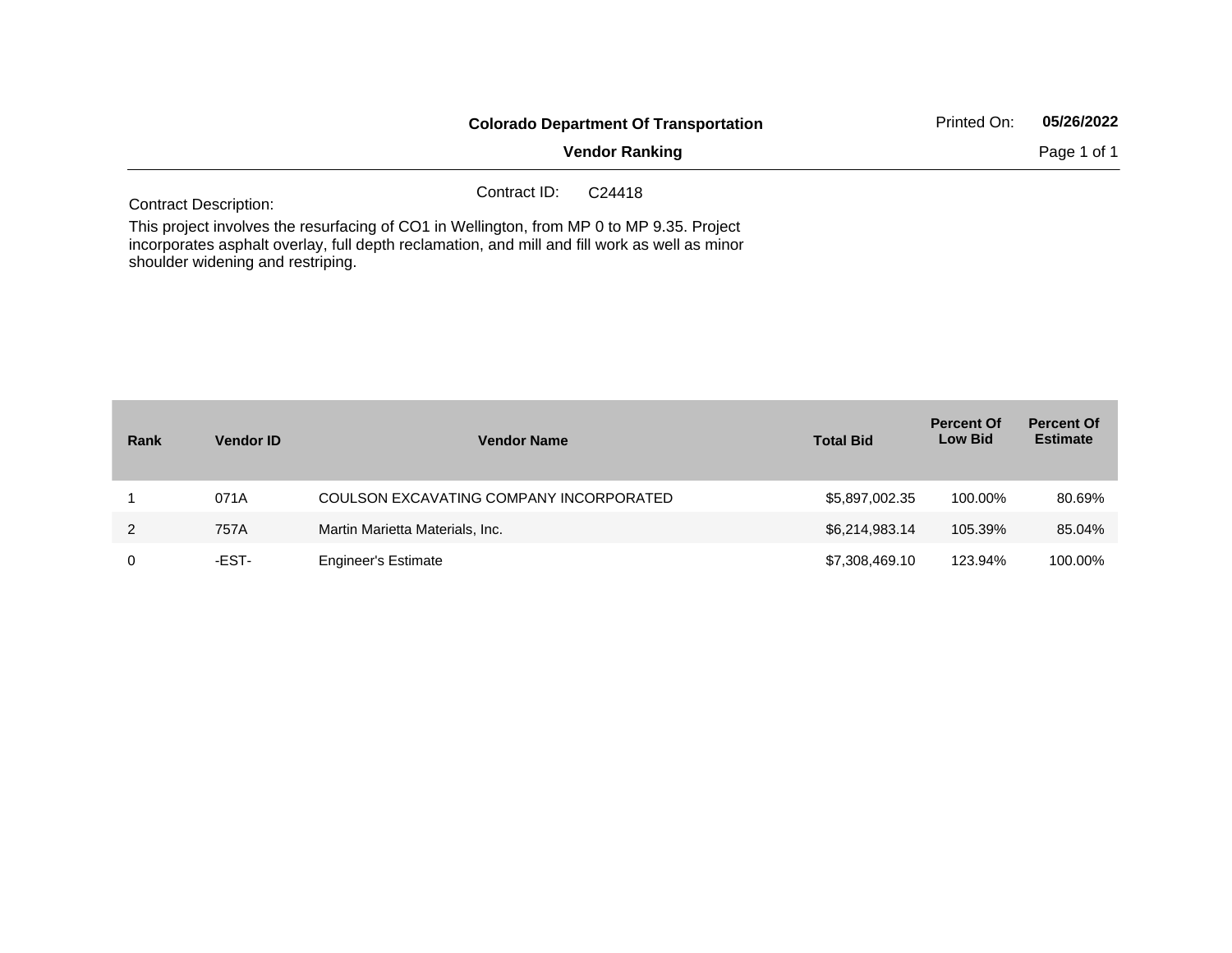| <b>Tabulation of Bids</b> |  |
|---------------------------|--|
|                           |  |

|                  |                                                            | Contract ID: | C24418     |                                                                                                      |                    |                   |                                                        |                   |           |
|------------------|------------------------------------------------------------|--------------|------------|------------------------------------------------------------------------------------------------------|--------------------|-------------------|--------------------------------------------------------|-------------------|-----------|
|                  |                                                            |              |            | $(0)$ -EST-<br>(1) 071A<br><b>COULSON EXCAVATING</b><br><b>Engineer's Estimate</b><br><b>COMPANY</b> |                    |                   | (2) 757A<br><b>MARTIN MARIETTA</b><br><b>MATERIALS</b> |                   |           |
| <b>Item Code</b> | <b>Description</b>                                         | Quantity     |            | <b>Unit Price</b>                                                                                    | <b>Amount</b>      | <b>Unit Price</b> | Amount                                                 | <b>Unit Price</b> | Amount    |
| <b>SECTION:</b>  | <b>BID ITEMS</b><br>0001                                   |              |            |                                                                                                      |                    |                   | LCC:                                                   |                   |           |
| 202-00090        | <b>Removal of Delineator</b>                               | 208,000 EACH |            | 9.00000                                                                                              | 1,872.00           | 10.50000          | 2,184.00                                               | 14.10000          | 2,932.80  |
|                  | 202-00226 Removal of Asphalt Mat (Special)                 | 5.000        | <b>SY</b>  | 50.00000                                                                                             | 250.00             | 230.00000         | 1,150.00                                               | 774.00000         | 3,870.00  |
|                  | 202-00240 Removal of Asphalt Mat (Planing)                 | 24,391.000   | SY         |                                                                                                      | 6.50000 158,541.50 |                   | 3.25000 79,270.75                                      | 1.70000           | 41,464.70 |
|                  | 202-00250 Removal of Pavement Marking                      | 80,000.000   | SF         | 0.75000                                                                                              | 60,000.00          | 0.01000           | 800.00                                                 | 0.80000           | 64,000.00 |
|                  | 203-00010 Unclassified Excavation (Complete In Place)      | 100.000      | CY         | 20.00000                                                                                             | 2,000.00           | 38.00000          | 3,800.00                                               | 85.00000          | 8,500.00  |
|                  | 203-00066 Embankment Material (Complete In Place)<br>(R40) | 78.000       | CY         | 20.00000                                                                                             | 1,560.00           | 62.00000          | 4,836.00                                               | 87.20000          | 6,801.60  |
|                  | 207-00700 Topsoil (Onsite)                                 | 10.000       | CY         | 12.00000                                                                                             | 120.00             | 35.00000          | 350.00                                                 | 73.70000          | 737.00    |
|                  | 208-00002 Erosion Log Type 1 (12 Inch)                     | 300.000      | <b>LF</b>  | 5.00000                                                                                              | 1,500.00           | 5.00000           | 1,500.00                                               | 5.60000           | 1,680.00  |
|                  | 208-00035 Aggregate Bag                                    | 60,000       | LF         | 9.00000                                                                                              | 540.00             | 6.50000           | 390.00                                                 | 6.90000           | 414.00    |
|                  | 208-00103 Removal and Disposal of Sediment (Labor)         | 10.000 HOUR  |            | 65.00000                                                                                             | 650.00             | 48.00000          | 480.00                                                 | 135.50000         | 1,355.00  |
|                  | 208-00106 Sweeping (Sediment Removal)                      | 30.000 HOUR  |            | 160.00000                                                                                            | 4,800.00           | 130.00000         | 3,900.00                                               | 139.00000         | 4,170.00  |
|                  | 212-00700 Organic Fertilizer                               | 9.000        | <b>LB</b>  | 1.40000                                                                                              | 12.60              | 22.00000          | 198.00                                                 | 31.00000          | 279.00    |
|                  | 212-00701 Compost (Mechanically Applied)                   | 2.000        | CY         | 43.00000                                                                                             | 86.00              | 210.00000         | 420.00                                                 | 234.50000         | 469.00    |
| 212-00703 Humate |                                                            | 6.000        | <b>LB</b>  | 1.50000                                                                                              | 9.00               | 11.00000          | 66.00                                                  | 47.80000          | 286.80    |
|                  | 212-00708 Seeding (Native) Broadcast                       |              | 0.030 ACRE | 900.00000                                                                                            | 27.00              | 5,000.00000       | 150.00                                                 | 43,573.55000      | 1,307.21  |

Page 1 of 4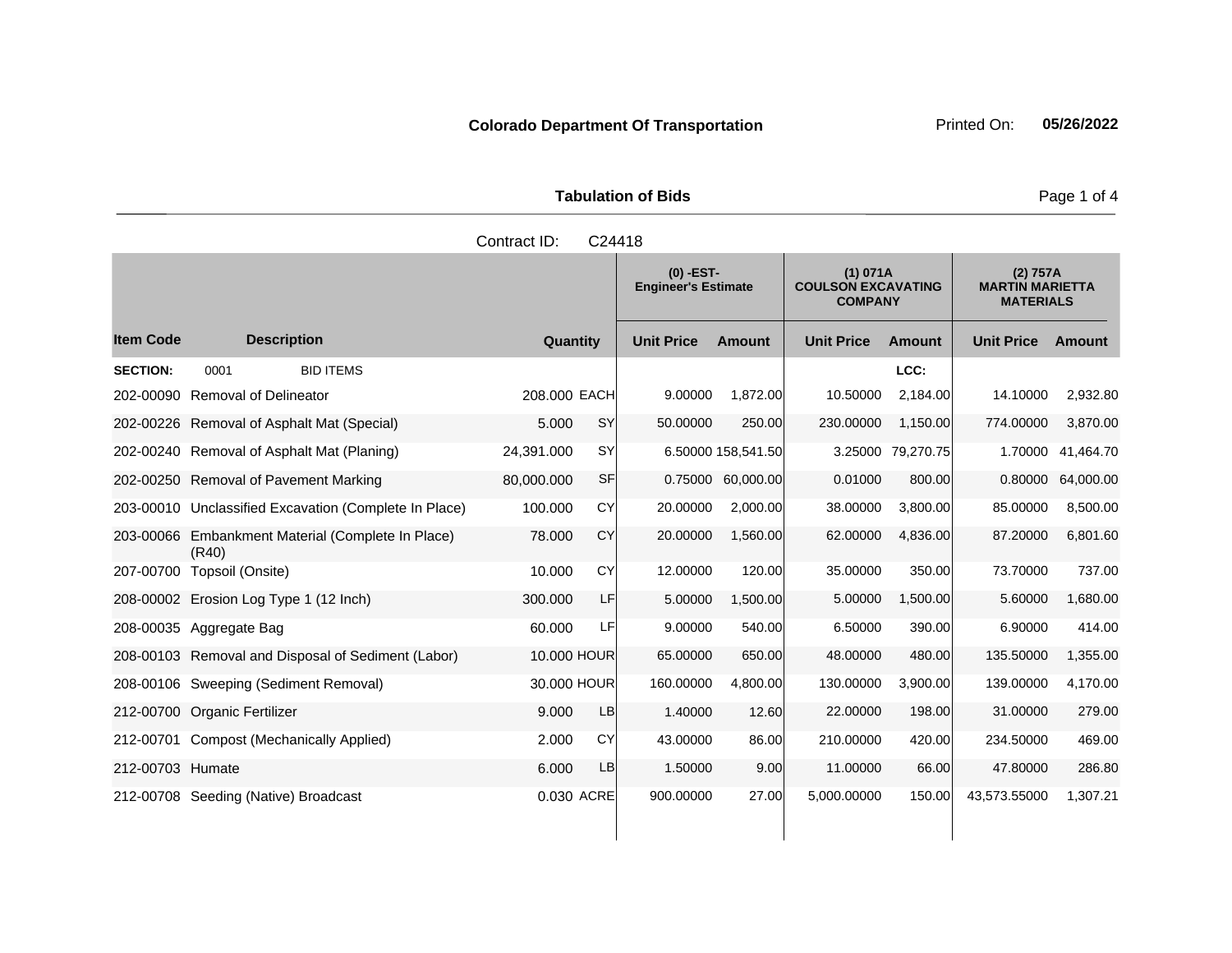|                     | <b>Tabulation of Bids</b> |
|---------------------|---------------------------|
| Contract ID: C24418 |                           |

|                  |                                                              |              |            | $(0)$ -EST-<br><b>Engineer's Estimate</b> |                     | (1) 071A<br><b>COULSON EXCAVATING</b><br><b>COMPANY</b> |                     | (2) 757A<br><b>MARTIN MARIETTA</b><br><b>MATERIALS</b> |                           |
|------------------|--------------------------------------------------------------|--------------|------------|-------------------------------------------|---------------------|---------------------------------------------------------|---------------------|--------------------------------------------------------|---------------------------|
| <b>Item Code</b> | <b>Description</b>                                           | Quantity     |            | <b>Unit Price</b>                         | Amount              | <b>Unit Price</b>                                       | <b>Amount</b>       | <b>Unit Price</b>                                      | Amount                    |
| <b>SECTION:</b>  | <b>BID ITEMS</b><br>0001                                     |              |            |                                           |                     |                                                         | LCC:                |                                                        |                           |
| 304-06007        | Aggregate Base Course (Class 6)                              | 158.000      | CY         | 58.00000                                  | 9,164.00            | 40.00000                                                | 6,320.00            |                                                        | 87.80000 13,872.40        |
| 304-06008        | Aggregate Base Course (Class 6) (Special)                    | 3,470.000    | CY         |                                           | 60.00000 208,200.00 |                                                         | 42.00000 145,740.00 |                                                        | 61.30000 212,711.00       |
| 310-00608        | Full Depth Reclamation of Hot Mix Asphalt<br>Pavement (0-8") | 65,200.000   | <b>SY</b>  |                                           | 4.00000 260,800.00  |                                                         | 3.00000 195,600.00  |                                                        | 6.00000 391,200.00        |
| 403-00720        | Hot Mix Asphalt (Patching) (Asphalt)                         | 500.000      | <b>TON</b> |                                           | 185.00000 92,500.00 | 150.00000 75,000.00                                     |                     | 165.00000 82,500.00                                    |                           |
| 403-33741        | Hot Mix Asphalt (Grading S) (75) (PG 64-22)                  | 11,429.000   | <b>TON</b> | 115.00000 1,314,335.                      | 00 <sup>1</sup>     |                                                         | 80.00000 914,320.00 |                                                        | 96.75000 1,105,755.<br>75 |
| 403-34751        | Hot Mix Asphalt (Grading SX) (75) (PG 64-<br>28)             | 33,402.000   | <b>TON</b> | 120.00000 4,008,240.                      | 00                  | 103.00000 3,440,406.                                    | 00                  | 106.25000 3,548,962.                                   | 50                        |
| 612-00001        | Delineator (Type I)                                          | 160.000 EACH |            | 25.00000                                  | 4,000.00            | 25.50000                                                | 4,080.00            | 35.20000                                               | 5,632.00                  |
| 612-00002        | Delineator (Type II)                                         | 30.000 EACH  |            | 40.00000                                  | 1.200.00            | 29.00000                                                | 870.00              | 39.40000                                               | 1,182.00                  |
| 612-00003        | Delineator (Type III)                                        | 18.000 EACH  |            | 45.00000                                  | 810.00              | 33.00000                                                | 594.00              | 45.00000                                               | 810.00                    |
|                  | 614-80385 Rumble Strip                                       | 11,136.000   | LFI        | 0.50000                                   | 5,568.00            | 1.10000                                                 | 12,249.60           | 0.28000                                                | 3.118.08                  |
|                  | 620-00002 Field Office (Class 2)                             | 1.000 EACH   |            | 40,000.00000                              | 40,000.00           | 35,000.00000 35,000.00                                  |                     | 24,152.80000                                           | 24,152.80                 |
|                  | 620-00020 Sanitary Facility                                  |              | 1.000 EACH | 3,000.00000                               | 3.000.00            | 9,000.00000                                             | 9,000.00            | 8,778.00000                                            | 8,778.00                  |
|                  | 626-00000 Mobilization                                       | 1.000        | L SI       | 650,000.00000 650,000.00                  |                     | 300,000.00000 300,000.00                                |                     | 125,000.00000 125,000.00                               |                           |
|                  | 626-01114 Public Information Management (Tier IV)            | 86.000       | <b>DAY</b> | 85.00000                                  | 7,310.00            | 75.00000                                                | 6,450.00            | 88.90000                                               | 7,645.40                  |
|                  | 627-00008 Modified Epoxy Pavement Marking                    | 916,000      | GAL        | 95.00000                                  | 87.020.00           | 110.00000 100,760.00                                    |                     | 140.50000 128,698.00                                   |                           |

Page 2 of 4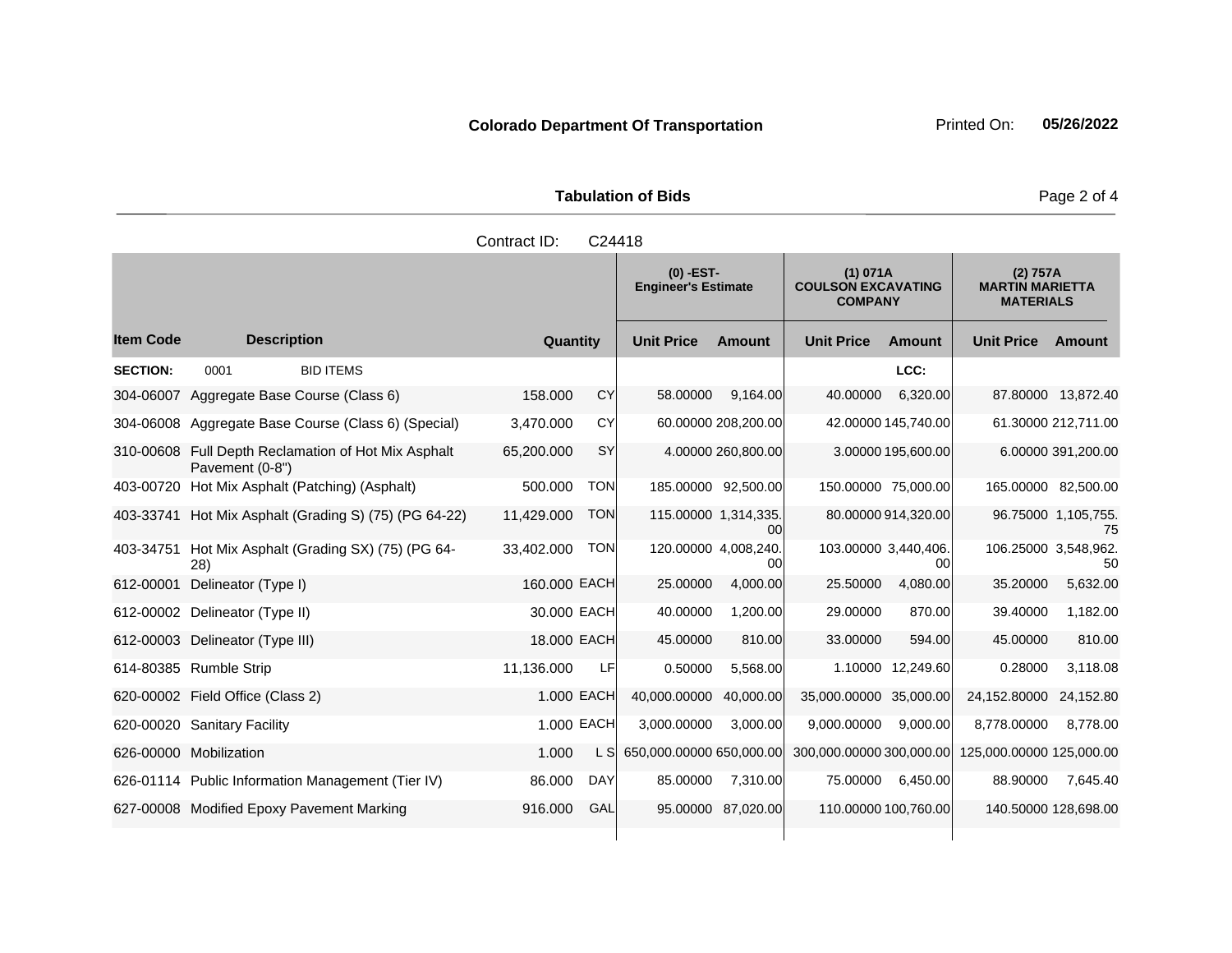| <b>Tabulation of Bids</b> |  |
|---------------------------|--|
|                           |  |

|                        |                                                                     | Contract ID:   | C24418     |                                                                                                      |                     |                        |                     |                                                        |                     |
|------------------------|---------------------------------------------------------------------|----------------|------------|------------------------------------------------------------------------------------------------------|---------------------|------------------------|---------------------|--------------------------------------------------------|---------------------|
|                        |                                                                     |                |            | $(0)$ -EST-<br>(1) 071A<br><b>Engineer's Estimate</b><br><b>COULSON EXCAVATING</b><br><b>COMPANY</b> |                     |                        |                     | (2) 757A<br><b>MARTIN MARIETTA</b><br><b>MATERIALS</b> |                     |
| <b>Item Code</b>       | <b>Description</b>                                                  | Quantity       |            | <b>Unit Price</b>                                                                                    | <b>Amount</b>       | <b>Unit Price</b>      | Amount              | <b>Unit Price</b>                                      | Amount              |
| <b>SECTION:</b>        | 0001<br><b>BID ITEMS</b>                                            |                |            |                                                                                                      |                     |                        | LCC:                |                                                        |                     |
|                        | 627-00013 Pavement Marking Paint (High Build)                       | 2,000.000      | GAL        |                                                                                                      | 40.00000 80,000.00  |                        | 72.00000 144,000.00 |                                                        | 56.10000 112,200.00 |
|                        | 627-30405 Preformed Thermoplastic Pavement<br>Marking (Word-Symbol) | 885.000        | <b>SF</b>  |                                                                                                      | 22.00000 19,470.00  |                        | 17.00000 15,045.00  |                                                        | 18.50000 16,372.50  |
| 627-30410              | Preformed Thermoplastic Pavement<br>Marking (Xwalk-Stop Line)       | 797.000        | <b>SF</b>  |                                                                                                      | 20.00000 15,940.00  |                        | 17.00000 13,549.00  |                                                        | 13.50000 10,759.50  |
| 630-00000              | Flagging                                                            | 4,100.000 HOUR |            |                                                                                                      | 36.00000 147,600.00 |                        | 52.00000 213,200.00 |                                                        | 42.90000 175,890.00 |
|                        | 630-00007 Traffic Control Inspection                                | 30.000         | <b>DAY</b> | 300.00000                                                                                            | 9,000.00            | 230.00000              | 6,900.00            | 186.00000                                              | 5,580.00            |
|                        | 630-00012 Traffic Control Management                                | 72.000         | <b>DAY</b> | 1,000.00000                                                                                          | 72,000.00           | 1,800.00000 129,600.00 |                     |                                                        | 789.50000 56,844.00 |
|                        | 630-80335 Barricade (Type 3 M-A) (Temporary)                        | 4.000 EACH     |            | 180.00000                                                                                            | 720.00              | 102.00000              | 408.00              | 95.90000                                               | 383.60              |
| 630-80341              | Construction Traffic Sign (Panel Size A)                            | 92.000 EACH    |            | 64.00000                                                                                             | 5,888.00            | 38.00000               | 3,496.00            | 129.50000                                              | 11,914.00           |
|                        | 630-80342 Construction Traffic Sign (Panel Size B)                  | 24.000 EACH    |            | 84.00000                                                                                             | 2.016.00            | 55.00000               | 1,320.00            | 301.00000                                              | 7,224.00            |
|                        | 630-80355 Portable Message Sign Panel                               | 2.000 EACH     |            | 6,500.00000                                                                                          | 13,000.00           | 6,000.00000            | 12,000.00           | 3,705.00000                                            | 7,410.00            |
|                        | 630-80360 Drum Channelizing Device                                  | 40.000 EACH    |            | 43.00000                                                                                             | 1,720.00            | 30.00000               | 1,200.00            | 36.10000                                               | 1,444.00            |
|                        | 630-80380 Traffic Cone                                              | 200.000 EACH   |            | 10.00000                                                                                             | 2,000.00            | 12.00000               | 2,400.00            | 11.30000                                               | 2,260.00            |
|                        | 630-80511 Mobile Pavement Marking Zone                              | 1.000          | L SI       | 15,000.00000                                                                                         | 15,000.00           | 8,000.00000            | 8,000.00            | 8,416.50000                                            | 8,416.50            |
| <b>Section Totals:</b> |                                                                     |                |            |                                                                                                      | \$7,308,469.10      |                        | \$5,897,002.35      |                                                        | \$6,214,983.14      |
|                        | <b>Contract Grand Totals</b>                                        |                |            |                                                                                                      | \$7,308,469.10      |                        | \$5,897,002.35      |                                                        | \$6,214,983.14      |

Page 3 of 4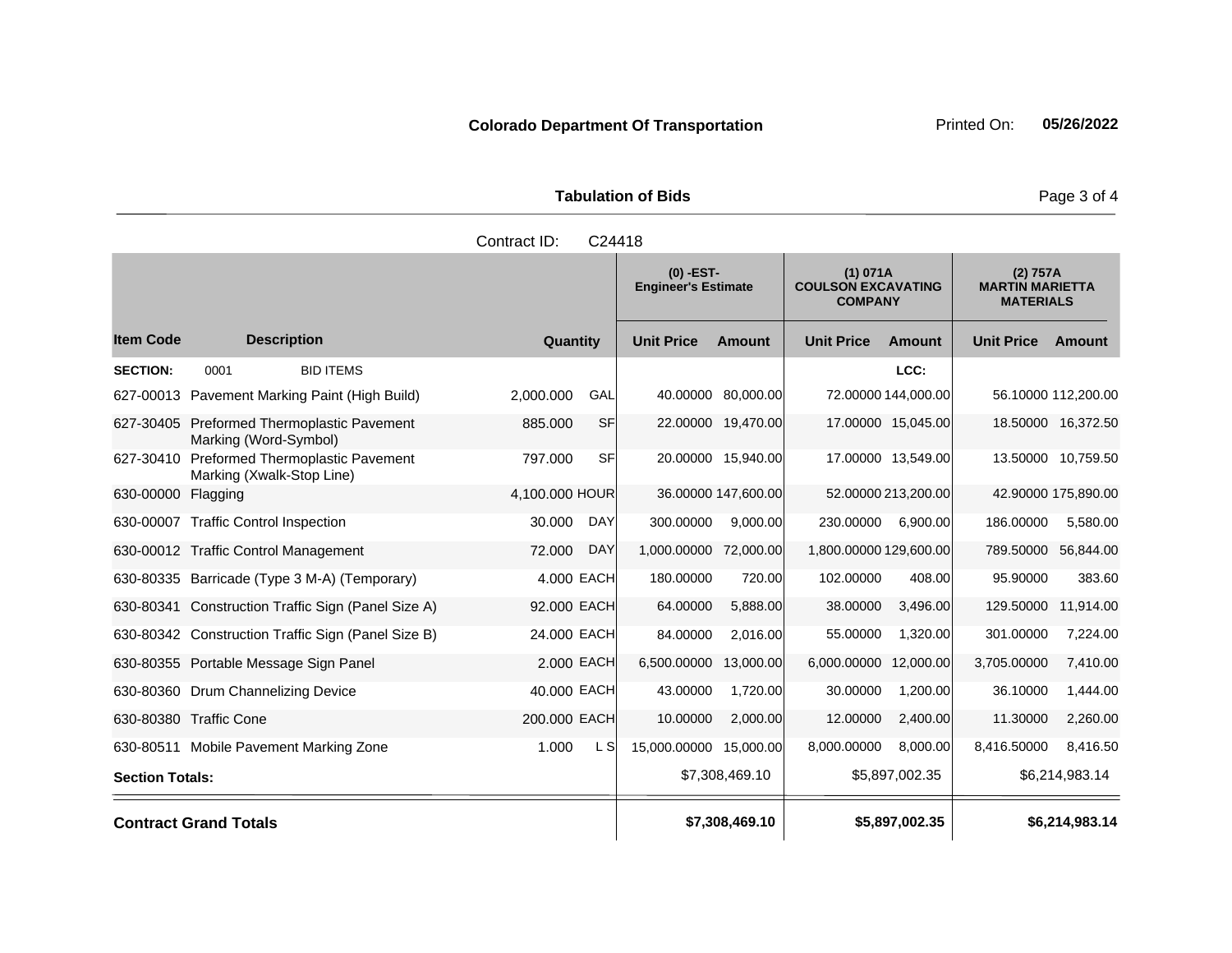|                     | <b>Colorado Department Of Transportation</b> | Printed On: | 05/26/2022  |
|---------------------|----------------------------------------------|-------------|-------------|
|                     | <b>Tabulation of Bids</b>                    |             | Page 4 of 4 |
| Contract ID: C24418 |                                              |             |             |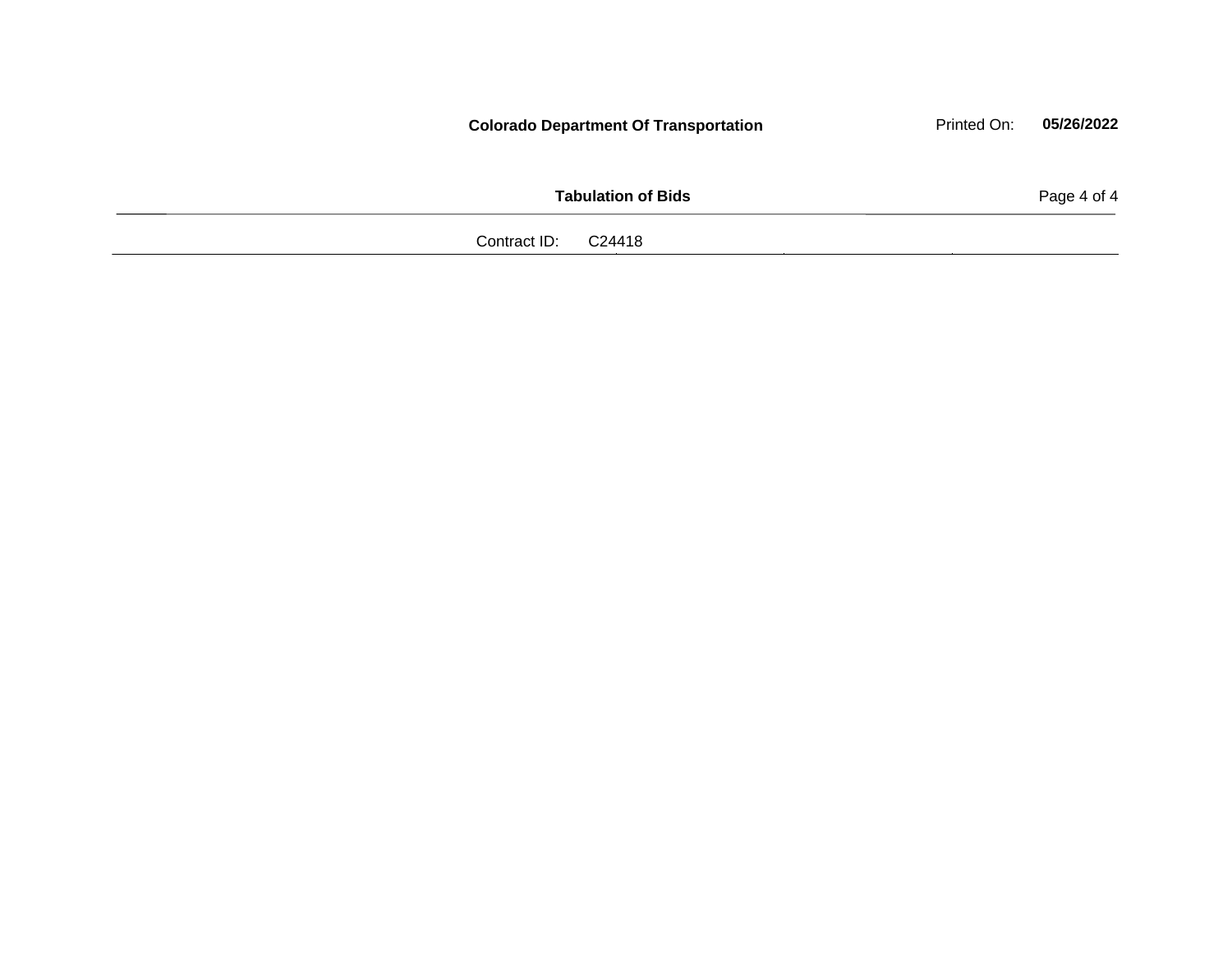**Low Bid Item Analysis Page 1 of 4** 

| Line            | Item/<br>Description                          | Quantity                                                | Estimated<br>Price | <b>Bid Price/</b><br><b>Units</b> | Estimated<br>Amount | <b>Bid Amount</b> | <b>Bid Est</b><br>% | Overrun $(+)$<br>Underrun (-) |
|-----------------|-----------------------------------------------|---------------------------------------------------------|--------------------|-----------------------------------|---------------------|-------------------|---------------------|-------------------------------|
| <b>SECTION:</b> | 0001                                          | <b>BID ITEMS</b>                                        |                    |                                   |                     |                   |                     |                               |
| 0005            | 202-00090<br><b>Removal of Delineator</b>     | 208.000                                                 | 9.00000            | 10.50000<br><b>EACH</b>           | 1,872.00            | 2,184.00          | 116.67%             | 312.00                        |
| 0010            | 202-00226<br>Removal of Asphalt Mat (Special) | 5.000                                                   | 50.00000           | 230.00000<br><b>SY</b>            | 250.00              | 1,150.00          | 460.00%             | 900.00                        |
| 0015            | 202-00240<br>Removal of Asphalt Mat (Planing) | 24,391.000                                              | 6.50000            | 3.25000<br>SY                     | 158,541.50          | 79,270.75         | 50.00%              | $-79,270.75$                  |
| 0020            | 202-00250<br>Removal of Pavement Marking      | 80,000.000                                              | 0.75000            | 0.01000<br><b>SF</b>              | 60,000.00           | 800.00            | 1.33%               | $-59,200.00$                  |
| 0025            | 203-00010                                     | 100.000<br>Unclassified Excavation (Complete In Place)  | 20.00000           | 38.00000<br><b>CY</b>             | 2,000.00            | 3,800.00          | 190.00%             | 1,800.00                      |
| 0030            | 203-00066                                     | 78.000<br>Embankment Material (Complete In Place) (R40) | 20.00000           | 62.00000<br><b>CY</b>             | 1,560.00            | 4,836.00          | 310.00%             | 3,276.00                      |
| 0035            | 207-00700<br>Topsoil (Onsite)                 | 10.000                                                  | 12,00000           | 35.00000<br><b>CY</b>             | 120.00              | 350.00            | 291.67%             | 230.00                        |
| 0040            | 208-00002<br>Erosion Log Type 1 (12 Inch)     | 300.000                                                 | 5.00000            | 5.00000<br>LF.                    | 1,500.00            | 1,500.00          | 100.00%             | 0.00                          |
| 0045            | 208-00035<br>Aggregate Bag                    | 60.000                                                  | 9.00000            | 6.50000<br>LF                     | 540.00              | 390.00            | 72.22%              | $-150.00$                     |
| 0050            | 208-00103                                     | 10.000<br>Removal and Disposal of Sediment (Labor)      | 65.00000           | 48.00000<br><b>HOUR</b>           | 650.00              | 480.00            | 73.85%              | $-170.00$                     |
| 0055            | 208-00106<br>Sweeping (Sediment Removal)      | 30.000                                                  | 160.00000          | 130.00000<br><b>HOUR</b>          | 4,800.00            | 3,900.00          | 81.25%              | $-900.00$                     |
| 0060            | 212-00700<br>Organic Fertilizer               | 9.000                                                   | 1.40000            | 22.00000<br><b>LB</b>             | 12.60               | 198.00            | 1571.43%            | 185.40                        |

Contract ID: C24418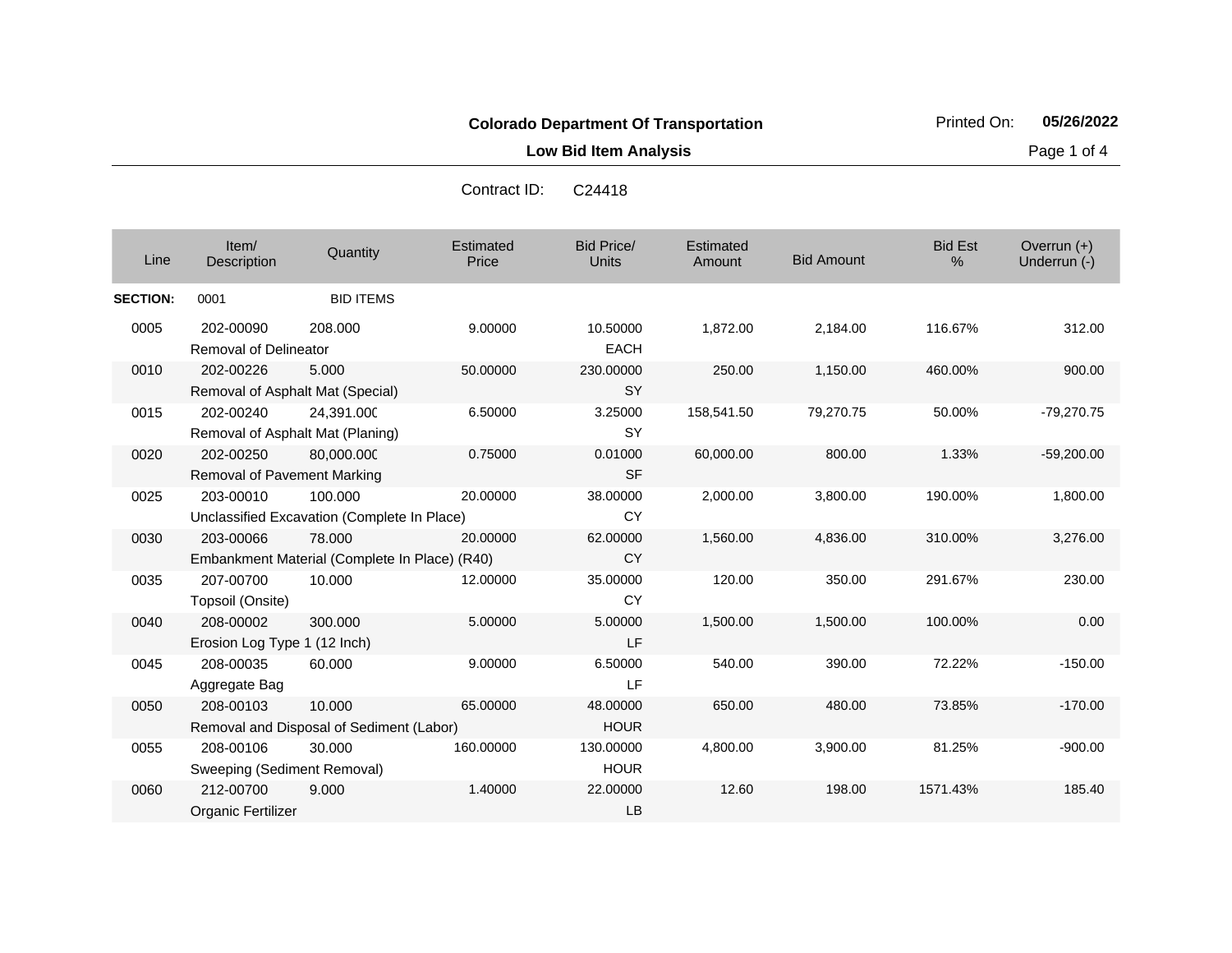**Low Bid Item Analysis Page 2 of 4** 

| Line            | Item/<br>Description                               | Quantity                                                   | Estimated<br>Price | <b>Bid Price/</b><br><b>Units</b> | <b>Estimated</b><br>Amount | <b>Bid Amount</b> | <b>Bid Est</b><br>% | Overrun (+)<br>Underrun (-) |
|-----------------|----------------------------------------------------|------------------------------------------------------------|--------------------|-----------------------------------|----------------------------|-------------------|---------------------|-----------------------------|
| <b>SECTION:</b> | 0001                                               | <b>BID ITEMS</b>                                           |                    |                                   |                            |                   |                     |                             |
| 0065            | 212-00701<br><b>Compost (Mechanically Applied)</b> | 2.000                                                      | 43.00000           | 210.00000<br><b>CY</b>            | 86.00                      | 420.00            | 488.37%             | 334.00                      |
| 0070            | 212-00703<br>Humate                                | 6.000                                                      | 1.50000            | 11.00000<br>LB                    | 9.00                       | 66.00             | 733.33%             | 57.00                       |
| 0075            | 212-00708<br>Seeding (Native) Broadcast            | 0.030                                                      | 900.00000          | 5,000.00000<br><b>ACRE</b>        | 27.00                      | 150.00            | 555.56%             | 123.00                      |
| 0080            | 304-06007                                          | 158,000<br>Aggregate Base Course (Class 6)                 | 58.00000           | 40.00000<br>CY                    | 9,164.00                   | 6,320.00          | 68.97%              | $-2,844.00$                 |
| 0085            | 304-06008                                          | 3.470.000<br>Aggregate Base Course (Class 6) (Special)     | 60.00000           | 42.00000<br><b>CY</b>             | 208,200.00                 | 145,740.00        | 70.00%              | $-62,460.00$                |
| 0090            | 310-00608<br>Pavement (0-8")                       | 65.200.000<br>Full Depth Reclamation of Hot Mix Asphalt    | 4.00000            | 3.00000<br>SY                     | 260,800.00                 | 195,600.00        | 75.00%              | $-65,200.00$                |
| 0095            | 403-00720                                          | 500.000<br>Hot Mix Asphalt (Patching) (Asphalt)            | 185.00000          | 150.00000<br><b>TON</b>           | 92,500.00                  | 75,000.00         | 81.08%              | $-17,500.00$                |
| 0100            | 403-33741                                          | 11,429.000<br>Hot Mix Asphalt (Grading S) (75) (PG 64-22)  | 115.00000          | 80.00000<br><b>TON</b>            | 1,314,335.00               | 914,320.00        | 69.57%              | $-400,015.00$               |
| 0105            | 403-34751                                          | 33,402.000<br>Hot Mix Asphalt (Grading SX) (75) (PG 64-28) | 120.00000          | 103.00000<br><b>TON</b>           | 4,008,240.00               | 3,440,406.00      | 85.83%              | -567,834.00                 |
| 0110            | 612-00001<br>Delineator (Type I)                   | 160.000                                                    | 25.00000           | 25.50000<br><b>EACH</b>           | 4,000.00                   | 4,080.00          | 102.00%             | 80.00                       |
| 0115            | 612-00002<br>Delineator (Type II)                  | 30.000                                                     | 40.00000           | 29.00000<br><b>EACH</b>           | 1,200.00                   | 870.00            | 72.50%              | $-330.00$                   |
| 0120            | 612-00003<br>Delineator (Type III)                 | 18.000                                                     | 45.00000           | 33.00000<br><b>EACH</b>           | 810.00                     | 594.00            | 73.33%              | $-216.00$                   |

Contract ID: C24418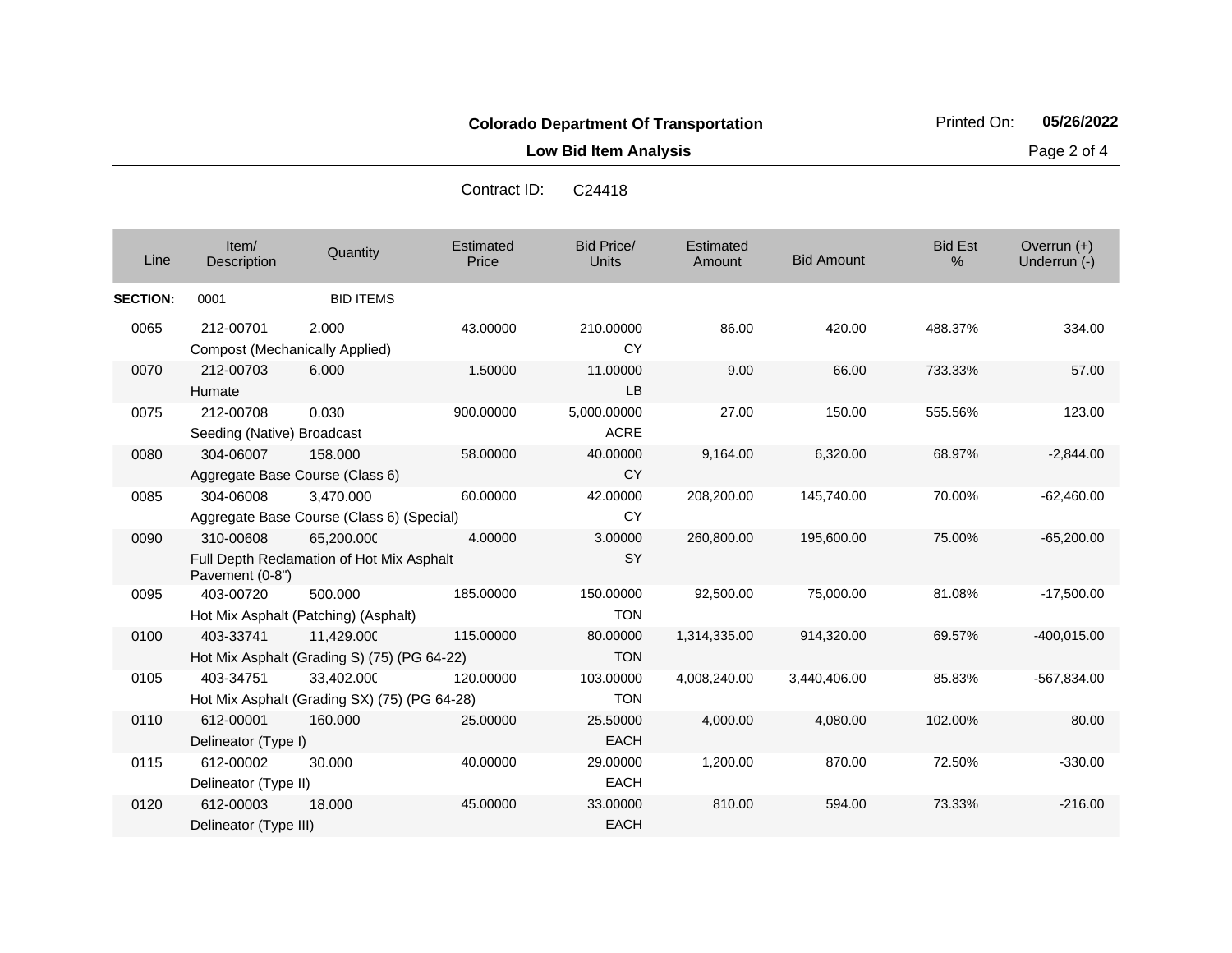**Low Bid Item Analysis Page 3 of 4** 

| Line            | Item/<br>Description                                                                              | Quantity                                          | Estimated<br>Price | <b>Bid Price/</b><br><b>Units</b> | Estimated<br>Amount | <b>Bid Amount</b> | <b>Bid Est</b><br>% | Overrun (+)<br>Underrun (-) |
|-----------------|---------------------------------------------------------------------------------------------------|---------------------------------------------------|--------------------|-----------------------------------|---------------------|-------------------|---------------------|-----------------------------|
| <b>SECTION:</b> | 0001                                                                                              | <b>BID ITEMS</b>                                  |                    |                                   |                     |                   |                     |                             |
| 0125            | 614-80385<br><b>Rumble Strip</b>                                                                  | 11,136.000                                        | 0.50000            | 1.10000<br>LF                     | 5,568.00            | 12,249.60         | 220.00%             | 6,681.60                    |
| 0130            | 620-00002<br>Field Office (Class 2)                                                               | 1.000                                             | 40,000.00000       | 35,000.00000<br><b>EACH</b>       | 40,000.00           | 35,000.00         | 87.50%              | $-5,000.00$                 |
| 0135            | 620-00020<br><b>Sanitary Facility</b>                                                             | 1.000                                             | 3,000.00000        | 9,000.00000<br><b>EACH</b>        | 3,000.00            | 9,000.00          | 300.00%             | 6,000.00                    |
| 0140            | 626-00000<br>Mobilization                                                                         | 1.000                                             | 650,000.00000      | 300,000.00000<br>L S              | 650,000.00          | 300,000.00        | 46.15%              | $-350,000.00$               |
| 0145            | 626-01114                                                                                         | 86.000<br>Public Information Management (Tier IV) | 85.00000           | 75.00000<br><b>DAY</b>            | 7,310.00            | 6,450.00          | 88.24%              | $-860.00$                   |
| 0150            | 627-00008                                                                                         | 916.000<br>Modified Epoxy Pavement Marking        | 95.00000           | 110.00000<br>GAL                  | 87,020.00           | 100,760.00        | 115.79%             | 13,740.00                   |
| 0155            | 627-00013                                                                                         | 2.000.000<br>Pavement Marking Paint (High Build)  | 40.00000           | 72,00000<br>GAL                   | 80,000.00           | 144,000.00        | 180.00%             | 64,000.00                   |
| 0160            | 885.000<br>22.00000<br>627-30405<br>Preformed Thermoplastic Pavement Marking<br>(Word-Symbol)     |                                                   |                    | 17.00000<br><b>SF</b>             | 19,470.00           | 15,045.00         | 77.27%              | $-4,425.00$                 |
| 0165            | 627-30410<br>797.000<br>20.00000<br>Preformed Thermoplastic Pavement Marking<br>(Xwalk-Stop Line) |                                                   |                    | 17.00000<br><b>SF</b>             | 15,940.00           | 13,549.00         | 85.00%              | $-2,391.00$                 |
| 0170            | 630-00000<br>Flagging                                                                             | 4,100.000                                         | 36.00000           | 52.00000<br><b>HOUR</b>           | 147,600.00          | 213,200.00        | 144.44%             | 65,600.00                   |
| 0175            | 630-00007<br><b>Traffic Control Inspection</b>                                                    | 30.000                                            | 300.00000          | 230.00000<br><b>DAY</b>           | 9,000.00            | 6,900.00          | 76.67%              | $-2,100.00$                 |

Contract ID: C24418